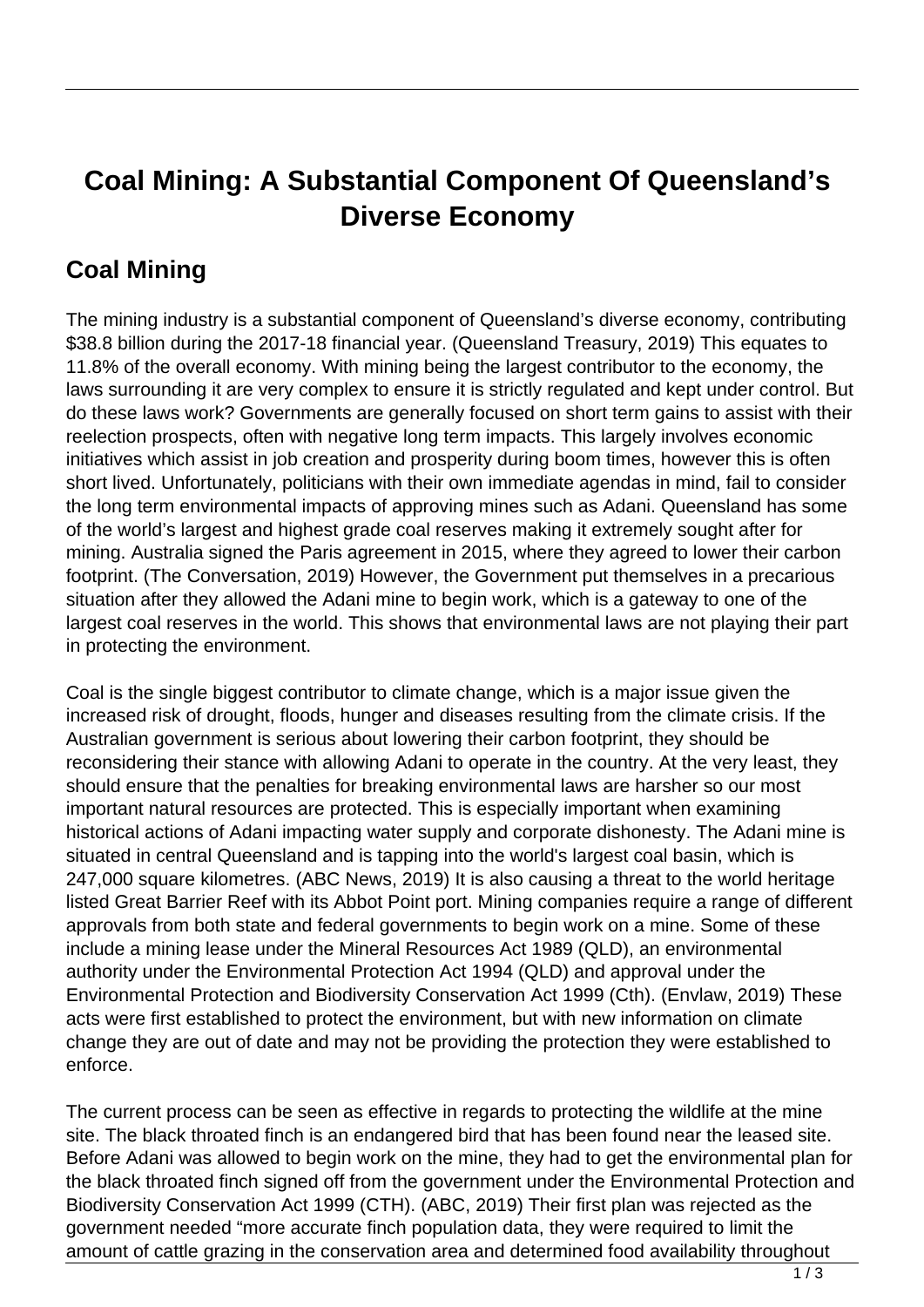the year." (The Conversation, 2019) The revised plan outlined items such as water source management, fire management, pest animal control, grazing management practices, weed control and water source locations. (Adani Australia, 2019) These additional requirements will ensure that the mine does not interfere with the species, meaning that the final plan meets the requirements of the Commonwealth Environment Protection and Biodiversity Conservation Act 1999, Environmental Protection Act 1994 and the Nature Conservation Act 1992.

Another aspect of the mine that was delaying its approval was the proposed groundwater management scheme. The scheme set out to monitor and minimise impacts to water resources of the Great Artesian Basin; ensure groundwater drawdown at Doongmabulla Springs Complex does not exceed 0.2m and that there is no ecological impact at the springs; and monitor and minimise impacts to other groundwater-dependent ecosystems. (Environment, 2019) The scheme needed to comply with the Environmental Protection and Biodiversity Conservation Act 1999 (CTH). As a result of these changes it is assured that if the plan is stuck to the groundwater will be protected. The main stakeholders to this are the nearby farmers present and future. This scheme ensures that the water is used in a sustainable way.

The implementation of laws needs to ensure that they protect the longevity of the environment, whilst fostering a booming economy. Adani have broken environmental laws as seen at the Abbot Point port. This was due to Adani breaching their Temporary Emissions Licence (TEL) during Cyclone Debbie. A TEL gives companies like Adani permission to release contaminants into the environment in both a natural and sabotaged event. (Business, 2019) They spilled water that was 800 percent dirtier than what was approved to drain into the wetlands. (NITV, 2019) The maximum fine for breaching this licence is \$2.7 million, but when taken to court they were only fined \$12,000. (ABC, 2019) This fine is not enough for a breach of this size and for such a large company, so is not a deterrent. Therefore, Adani should get fined much greater amounts if they breach other contracts and licenses. This demonstrates that the penalties for breaching the law are ineffective.

The current laws are out of date with the serious threat that mining has on climate change. The current processes are not in Australia's best interest to uphold treaties such as the Paris agreement. The Paris agreement is a legally binding treaty that aims to combat world wide climate change. Shadow minister for energy and climate, Mark Butler, stated what he thought about the Adani mine saying, "I think that opening up a new coal basin in the Galilee Basin in Queensland is not in the national interest." (Australian Financial Review, 2019) The Paris agreement was a landmark agreement that came to life in 2015 at the United Nations Framework Convention on Climate Change. The main aim is to keep global warming below 2 degrees. The pledged fossil fuel emissions between 2015-2030 is 480 billion tonnes of emissions, but Australia isn't doing anything to support this. (The Conversation, 2019) The Adani mine is estimated to generate 4.7 billion tonnes of greenhouse gas emissions. This is concerning as this amount is over 0.5% of the remaining worldwide carbon budget. (APH, 2019) Currently, the average level of CO2 pollution per person in Australia is four times the world average. The generation of electricity from coal burning creates 73% of Australia's carbon pollution. (WWF, 2019) These figures clearly demonstrate that Australia needs to be actively taking steps to improve their carbon emissions and improve on these figures. Instead, Australia is looking on old energy sources and in the process, causing irreversible damage to the environment. Through the Paris agreement it shows that Australia is legally required to reduce their emissions of fossil fuels, but this doesn't mean they should just export it to other countries; this can be seen with 87% of Australia's coal being exported globally. Additionally, as the